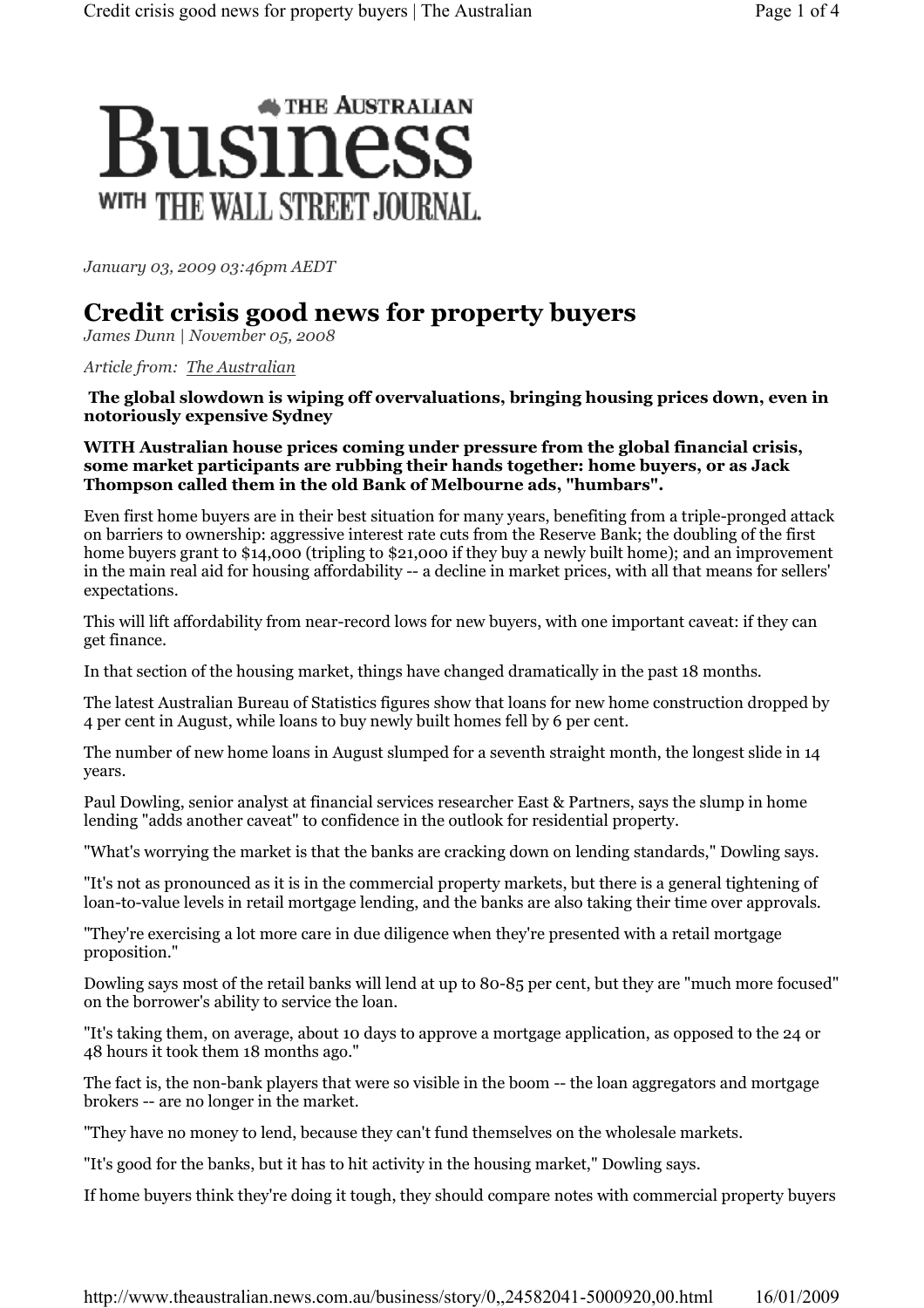and developers. In that market, banks are tightening their credit requirements and cherry-picking the best of the propositions coming across their tables.

"At the moment, if you are a commercial property developer, you would need to have about 50 per cent equity for any lender to look at it.

"That's a huge difference to the LVRs that were being lent at 18 months ago," Dowling says.

Indeed, commercial property looks sicker than residential, in most classes.

While auction clearance rates in residential markets are down in all capital cities from a year ago -- only Adelaide is showing a clearance rate above 50 per cent, and the days of 100 per cent clearance rates a year ago are a distant memory for Sydney and Melbourne -- at least there are sales.

"I'd say commercial properties are coming off the boil just as much as residential, but we don't know the extent because of lack of transactions," Savills Australia capital transactions head Chris Freeman says.

"The valuers are in the predicament that there hasn't actually been any transactional evidence to go on, so they're asking how much has a property's value actually slipped.

"Whereas we in capital transactions are saying: here's where the offers are coming in at the moment.

"With interest rates coming down, it's only a matter of time before the gap is bridged, but the fact that we have hardly seen any major commercial transactions this year shows that the buyers and sellers are miles apart," Freeman says.

"Investors are pretty much parking their money in the bank at the moment."

Anyone who watches residential auction statistics could say the same thing -- and for mostly the same reasons.

"At the moment, if you can afford to wait to buy, it's probably not a bad idea.

"The economy is slowing down, unemployment is on the cusp of increasing, and interest rates are likely to go lower," ABN AMRO chief economist Kieran Davies says.

"If you look at the residential market and think you're probably not going to get the capital gains you were used to over recent years, and given all the uncertainty about the economy, I would have thought money was more likely at the moment to find its way into guaranteed bank deposits."

Investors, in particular, have "no pressing reason" to get into the market, Davies says.

"It still gets down to the fact that rental yields nationally are still very low: they're still on average about 3 per cent across the country.

"While mortgage interest rates have come down recently with the RBA cutting rates, rental yields are still much lower than the cost of funding an investment property would be.

"That can't help but hurt demand from investors," he says.

Rentals have slowly improved over the last three years, rising in all capital cities, says Cameron Kusher, an analyst at property researcher RP Data.

"Over the three years to July 2008, strong rental increases have directly resulted in gross rental yield improvements," he says.

Someone who bought the median-priced house in July 2005 had an average gross yield of 4 per cent, he says. If they still own that house and are achieving current median rents, that yield has increased to 5.3 per cent.

For units, the median-priced property yielded 4.7 per cent in 2005 and is now yielding 6 per cent.

"Even in the worst-performing market, projected rental yield is achieving 5 per cent (gross) for houses (Sydney) and 5.9 per cent for units (Sydney and Melbourne).

"In fact, if properties were purchased in many of these areas three years ago on an interest-only loan, many would be close to being positively geared at the moment," Kusher says. "Once value growth slows, rental rates will generally begin to improve, which in turn improves yields and increases potential

http://www.theaustralian.news.com.au/business/story/0,,24582041-5000920,00.html 16/01/2009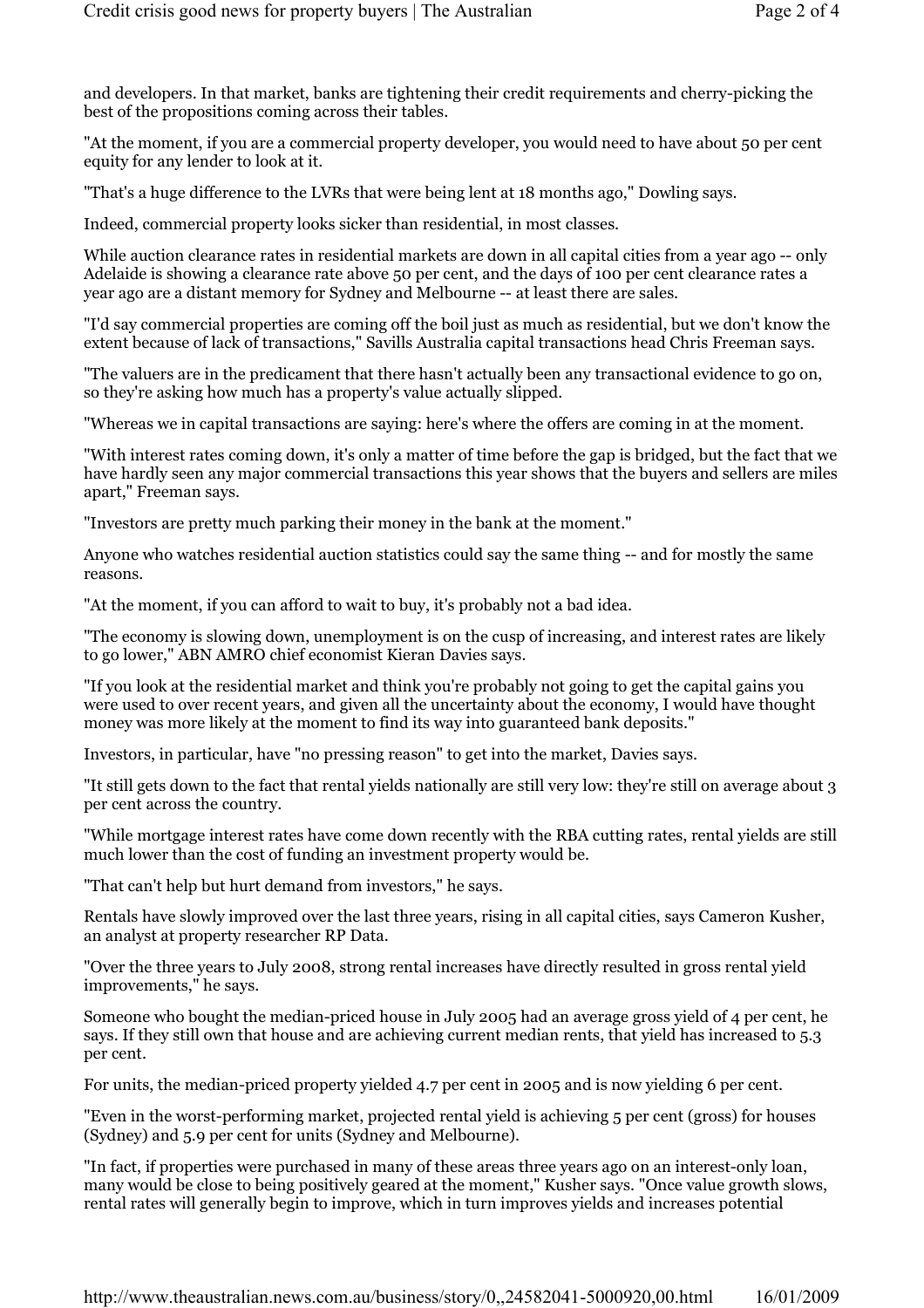property returns from investment property."

Louis Christopher, head of property research at investment researcher Adviser Edge, says the weakest housing market is Perth.

"Perth went the furthest beyond its long-term valuation.

"It's a very shallow market, in that the sales volumes are not significant, which means it doesn't take much of a change in demand for there to be short, sharp swings in the marketplace.

"The Perth market is off 10 per cent, even by Real Estate Institute of Western Australia numbers, and it's the city that we continue to be most bearish on. We would anticipate that a total decline of 20 per cent would not be out of the question, which is getting on for US-style falls."

None of the other capital cities is in such dire straits as Perth, he says.

"We think the next weakest spot is southeast Queensland, particularly including the Gold Coast and Sunshine Coast.

"Quite often you hear the discussion that Australia is not going to be as bad as the US, because the US had a building boom, which we did not have.

"That's largely true, but if that situation applies anywhere in Australia, it's southeast Queensland."

Christopher says the Adelaide market has "run along very well" in the past three years, on the back of the resources boom. "That has been great for South Australia.

"It has meant exceptional job creation and a nice pick-up in the housing market.

"The key question for Adelaide is: will jobs be maintained?

"Obviously, any sustained weakness in the commodities market will not help the state, and any nationwide increase in unemployment probably won't help it either."

The cities poised to do the best, he says, are Sydney and Melbourne.

"We think Sydney is likely to hold its relative value quite well, barring a sharp recession.

"You have to remember that Sydney has been a weak market since the end of 2003. It has been a while since we've been in this mode for Sydney.

"There was a brief period in the second half of 2006 and early 2007 when it was starting to pick up, but given the additional interest rate rises of 2007 and early 2008, it has really pushed Sydney back underwater again.

"That said, when you look at the relative affordability between Sydney and the other states, given the weakness of Sydney for some time now, the affordability gap has really narrowed in Sydney's favour.

"Sydney, of course, is still the most expensive city, but when you look at it on a 'price to relative income' basis, Sydney is actually starting to look like one of the cheaper cities. Not many people realise that."

Melbourne is in a similar situation, Christopher says.

"Melbourne house prices had quite a rise in 2007 -- house prices on average went up by 16-18 per cent - and there is justifiable concern that after that sort of rise it might quickly come back again.

"The relative affordability is similar to Sydney: on a price-to-income basis it's looking pretty good.

"Certainly, if you look at unit prices, they're quite cheap and the thing about Melbourne and Sydney is that they're very deep markets."

Christopher also likes the prospects of Hobart.

"The thing you can say about Hobart is that it is still one of the most affordable cities in the country, and that alone has made investors take a closer look.

"In the long term, investors will continue to take a closer look, because of Tasmania's attributes -- things like eco-tourism, which I don't think has been totally tapped," he says.